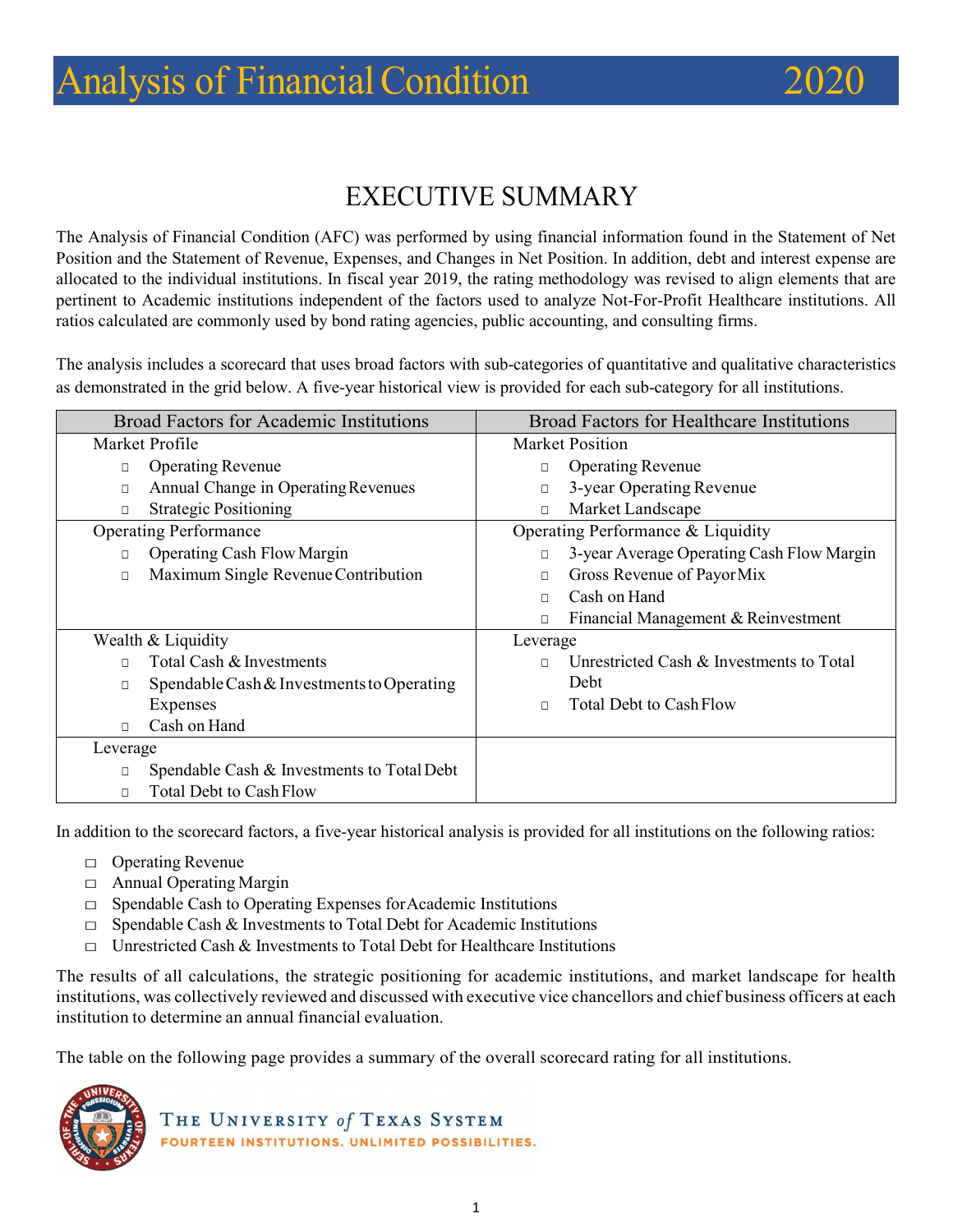# Analysis of Financial Condition 2020

|                                                              | FY 20 Overall           |
|--------------------------------------------------------------|-------------------------|
| Institution                                                  | <b>Scorecard Rating</b> |
| Academics                                                    |                         |
| The University of Texas at Arlington                         |                         |
| The University of Texas at Austin                            |                         |
| The University of Texas at Dallas                            |                         |
| The University of Texas at El Paso                           |                         |
| The University of Texas Permian Basin                        |                         |
| The University of Texas Rio Grande Valley                    |                         |
| The University of Texas San Antonio                          | Aa2                     |
| The University of Texas at Tyler                             |                         |
| <b>Healths</b>                                               |                         |
| The University of Texas Southwestern Medical Center          |                         |
| The University of Texas Medical Branch at Galveston          |                         |
| The University of Texas Health Science Center at Houston     |                         |
| The University of Texas Health Science Center at San Antonio |                         |
| The University of Texas M. D. Anderson Cancer Center         |                         |
| The University of Texas Health Science Center Tyler          |                         |

|                          | <b>Aggregate Weighted</b> |             |
|--------------------------|---------------------------|-------------|
| <b>Scorecard Outcome</b> | <b>Factor Score</b>       |             |
| Aaa                      | 1.5                       |             |
| Aa1                      | $1.5 - 2.5$               |             |
| Aa2                      | $2.5 - 3.5$               |             |
| Aa3                      | $3.5 - 4.5$               |             |
| A1                       | $4.5 - 5.5$               |             |
| A2                       | $5.5 - 6.5$               |             |
| A <sub>3</sub>           | $6.5 - 7.5$               |             |
| Baa1                     | $7.5 - 8.5$               |             |
| Baa2                     | $8.5 - 9.5$               | Investment  |
| Baa3                     | $9.5 - 10.5$              | Grade       |
| Ba1                      | $10.5 - 11.5$             | Speculative |
| Ba <sub>2</sub>          | $11.5 - 12.5$             | Grade       |
| Ba3                      | $12.5 - 13.5$             |             |
| B <sub>1</sub>           | $13.5 - 14.5$             |             |
| B <sub>2</sub>           | $14.5 - 15.5$             |             |
| B <sub>3</sub>           | $15.5 - 16.5$             |             |
| Caal and below           | >16.5                     |             |



THE UNIVERSITY of TEXAS SYSTEM FOURTEEN INSTITUTIONS. UNLIMITED POSSIBILITIES.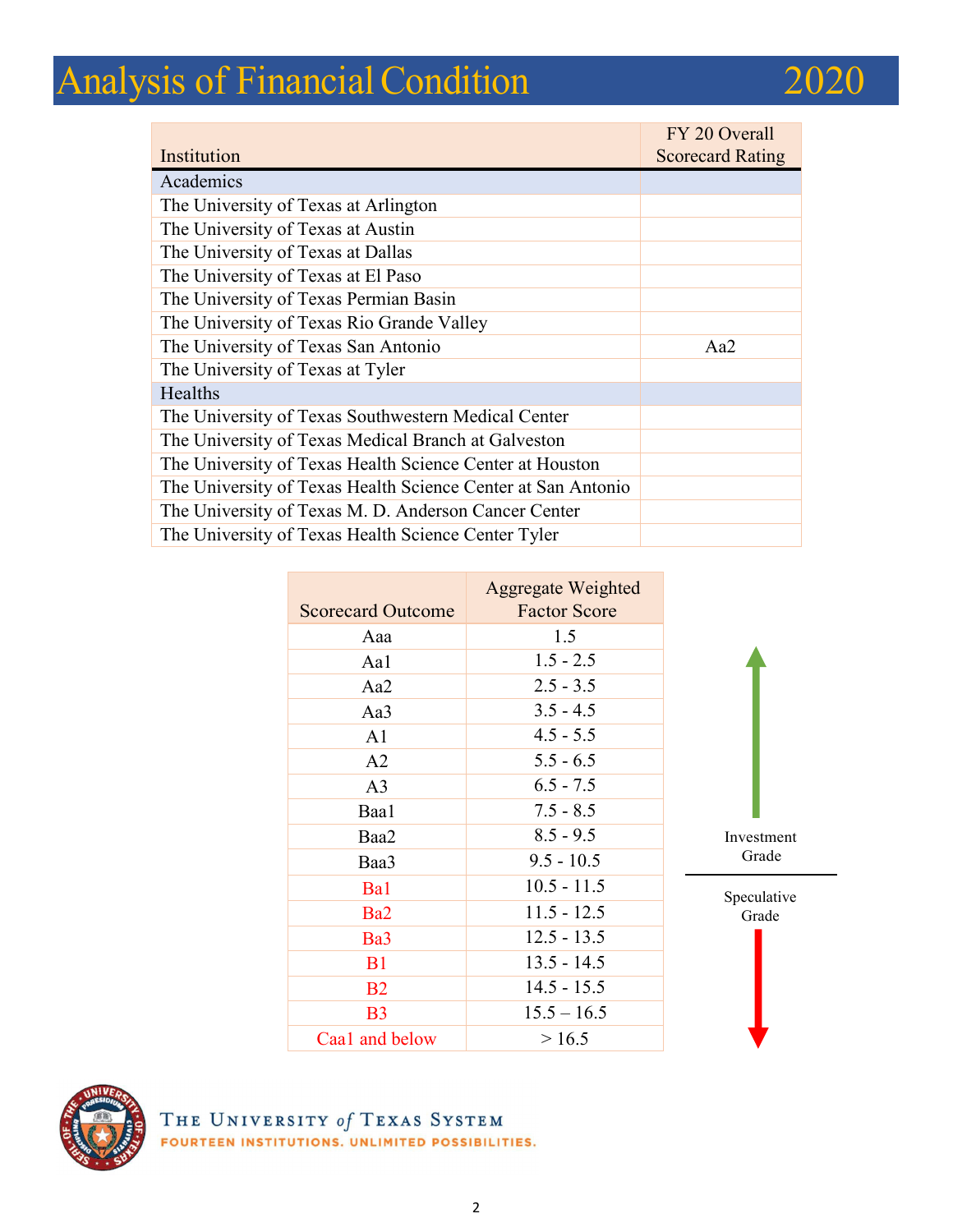

#### EXHIBIT 1

#### ACADEMIC INSTITUTIONS SCORECARD

| <b>Broad Factors</b>         | <b>Factor Weighting</b> | Sub-Factors                       | Sub-Factor Weighting |
|------------------------------|-------------------------|-----------------------------------|----------------------|
| Market Profile               | 20%                     | <b>Operating Revenue</b>          | 15%                  |
|                              |                         | Annual Change in Op. Revenue      | 5%                   |
| <b>Operating Performance</b> | 30%                     | <b>Operating Cash Flow Margin</b> | 20%                  |
|                              |                         | Max Single Revenue Contribution   | 10%                  |
|                              |                         |                                   |                      |
| Wealth & Liquidity           | 30%                     | Total Cash & Investments          | 15%                  |
|                              |                         | Spendable C&I to Op. Expenses     | 10%                  |
|                              |                         | Cash on Hand (days)               | $5\%$                |
| Leverage                     | 20%                     | Spendable C&I to Total Debt       | 10%                  |
|                              |                         | <b>Total Debt to Cash Flow</b>    | 10%                  |

After calculating each sub-factor, the outcomes are mapped to a broad rating typically used by bond rating agencies.

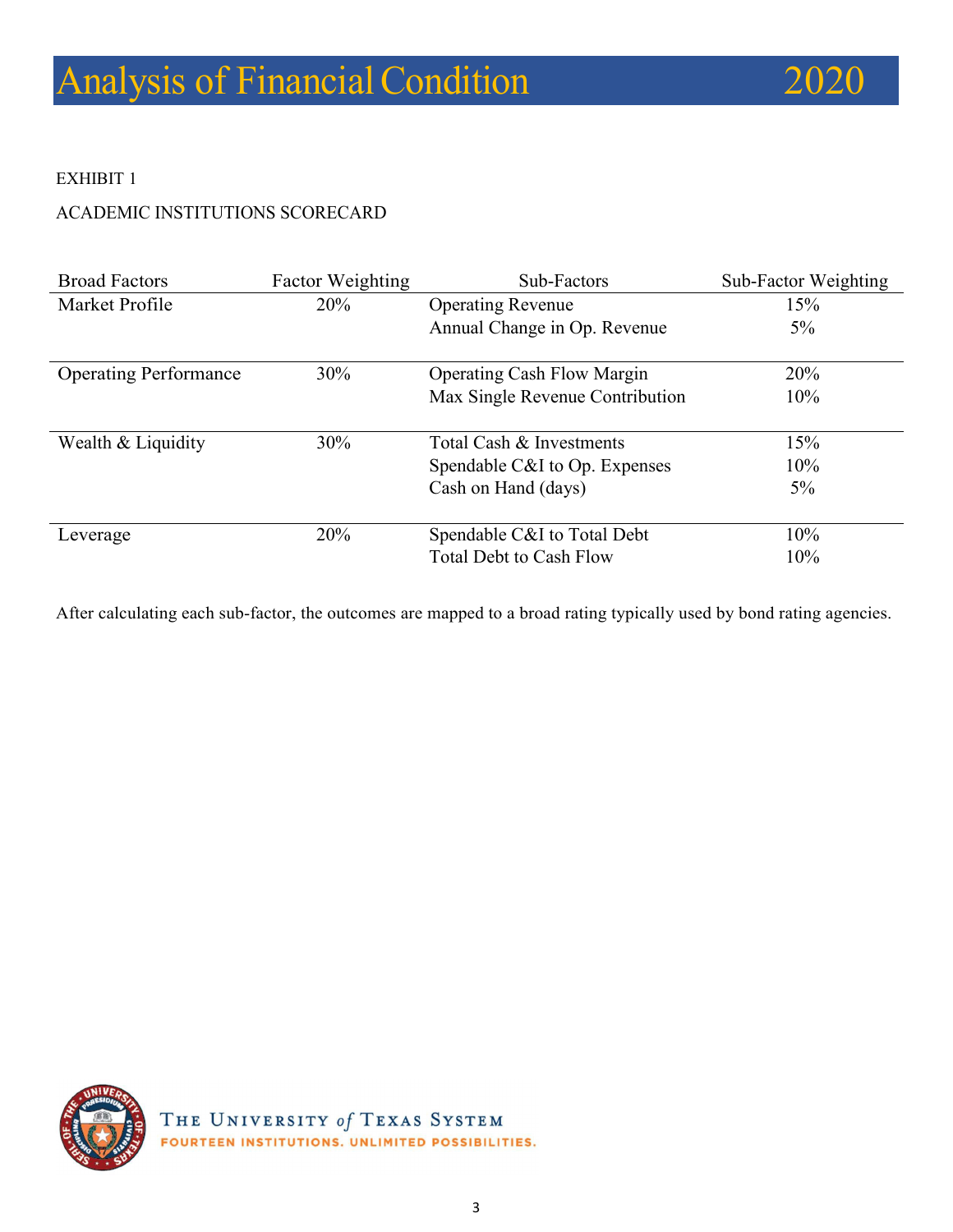

#### EXHIBIT 2

## HEALTHCARE INSTITUTIONS SCORECARD

| <b>Broad Factors</b>         | <b>Factor Weighting</b> | Sub-Factors                           | Sub-Factor Weighting |
|------------------------------|-------------------------|---------------------------------------|----------------------|
| Market Profile               | 35%                     | <b>Operating Revenue</b>              | 25%                  |
|                              |                         | 3-year Operating Revenue (CAGR)       | 10%                  |
| <b>Operating Performance</b> |                         |                                       |                      |
| & Liquidity                  | 35%                     | 3-year Avg Operating Cash Flow Margin | 15%                  |
|                              |                         | Gross Rev of Payor Mix $(\% )$        | 10%                  |
|                              |                         | Cash on Hand (days)                   | 10%                  |
| Leverage                     | 30%                     | Unrestricted Cash & Inv to Total Debt | 15%                  |
|                              |                         | Total Debt to Cash Flow               | 15%                  |

After calculating each sub-factor, the outcomes are mapped to a broad rating typically used by bond rating agencies.

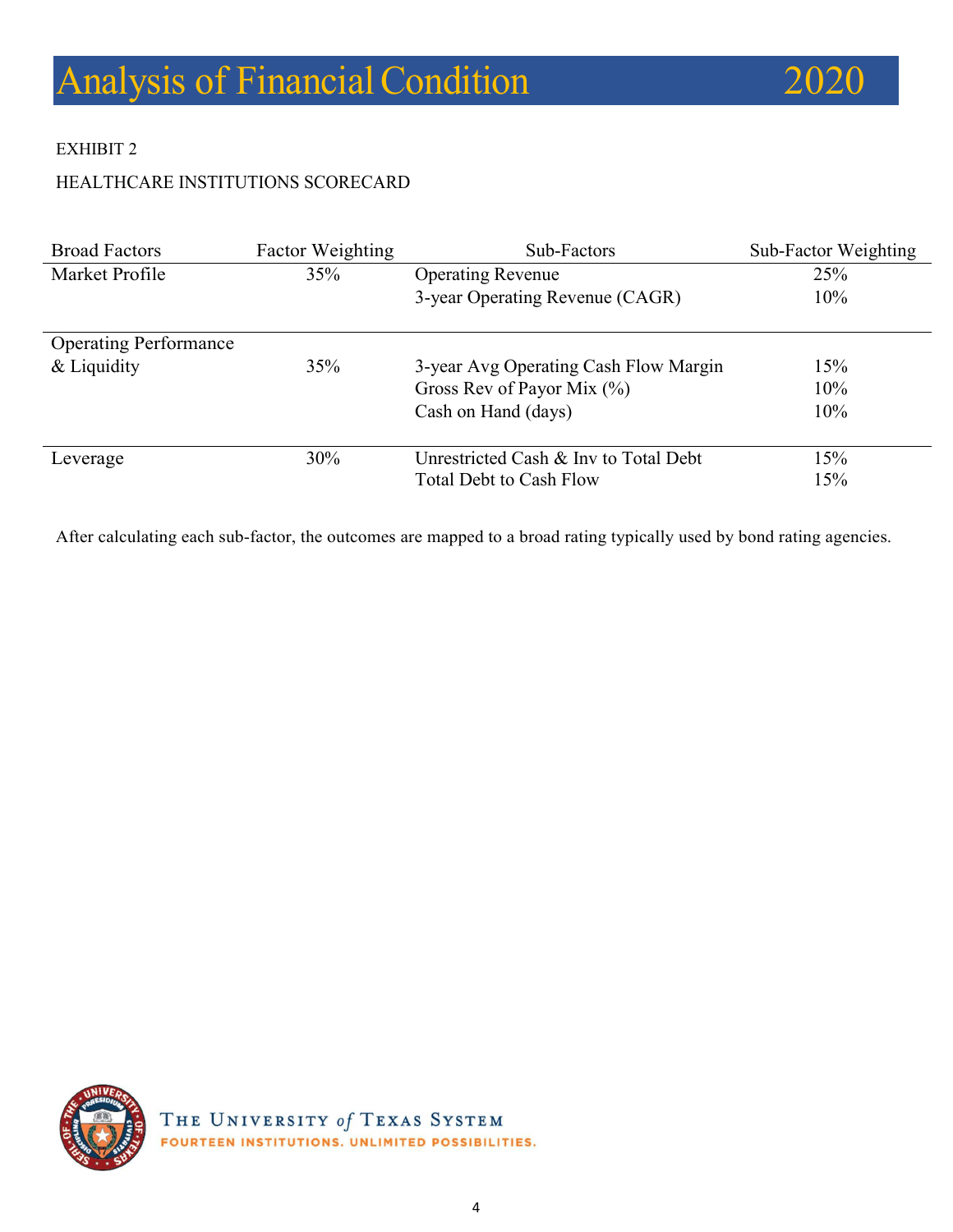

# The University of Texas at San Antonio 2020 Summary of Financial Condition

# Financial Condition: Satisfactory

# EXECUTIVE SUMMARY

# Highlights

#### General Overview

The University of Texas at San Antonio's (U.T. San Antonio) Incentivized Resource Management budget model guides university investment towards its future destinations of being a model for student success, a great public research university and an exemplar for strategic growth and innovative excellence. Like the rest of the academic environment, COVID-19 began to impact U.T. San Antonio in February 2020. While U.T. San Antonio enacted spendingreductionsandadditionalcontrolsinspring2020thatpartiallycushionedthenegativeimpactsofCOVID-19, fiscal year 2020 financial activity included the following measurable COVID-19 impacts:

- □ \$10.7 decreased revenue from housing, meals, and parking, including \$7.3 million credited to students for prorated spring services,
- $\Box$  \$2.0 million payment to an outside housing services provider in order for the students living there to receive prorated rent,
- □ \$2.0 million lower revenue from events, sales and services,
- \$2.0 million mandatory student fees for transportation and international education credited back to students for the summer semester,
- □ \$1.1 million additional costs for remote instruction delivery, and
- □ \$1.3 million COVID-19 related expenses.

These impacts were for fiscal year 2020 only and do not include the new costs related to campus activity, such as testing or contact tracing, or the known future impact of the state's budget cut. The spending controls reduced costs by a net \$8 million in areas such as travel and utilities. However, even including those cost reductions, COVID-19'sfinancialimpactwasstillsignificanttofiscalyear2020activityandwillbegreaterinfiscalyear 2021 with a full academic year of providing primarily online instruction delivery and reduced campus services. In July 2020, U. T. San Antonio had a reduction in force related to permanent budget cuts for fiscal year 2021. The reduction in force impacted 243 personnel and eliminated 137 vacant positions.

U. T. San Antonio was awarded more than \$31 million in Higher Education Emergency Relief/Coronavirus Aid, Relief and Economic Security (CARES) Act funding; however, only \$4 million of that funding was allocated to cover the costs listed above. Instead, U. T. San Antonio prioritized direct payments to students. As of August 31, 2020, U. T. San Antonio spent 69% of its CARES funding on student payments, which is greater than the 50% required. Other expenditures covered include technology purchases and the partial reimbursement for housing refunds.

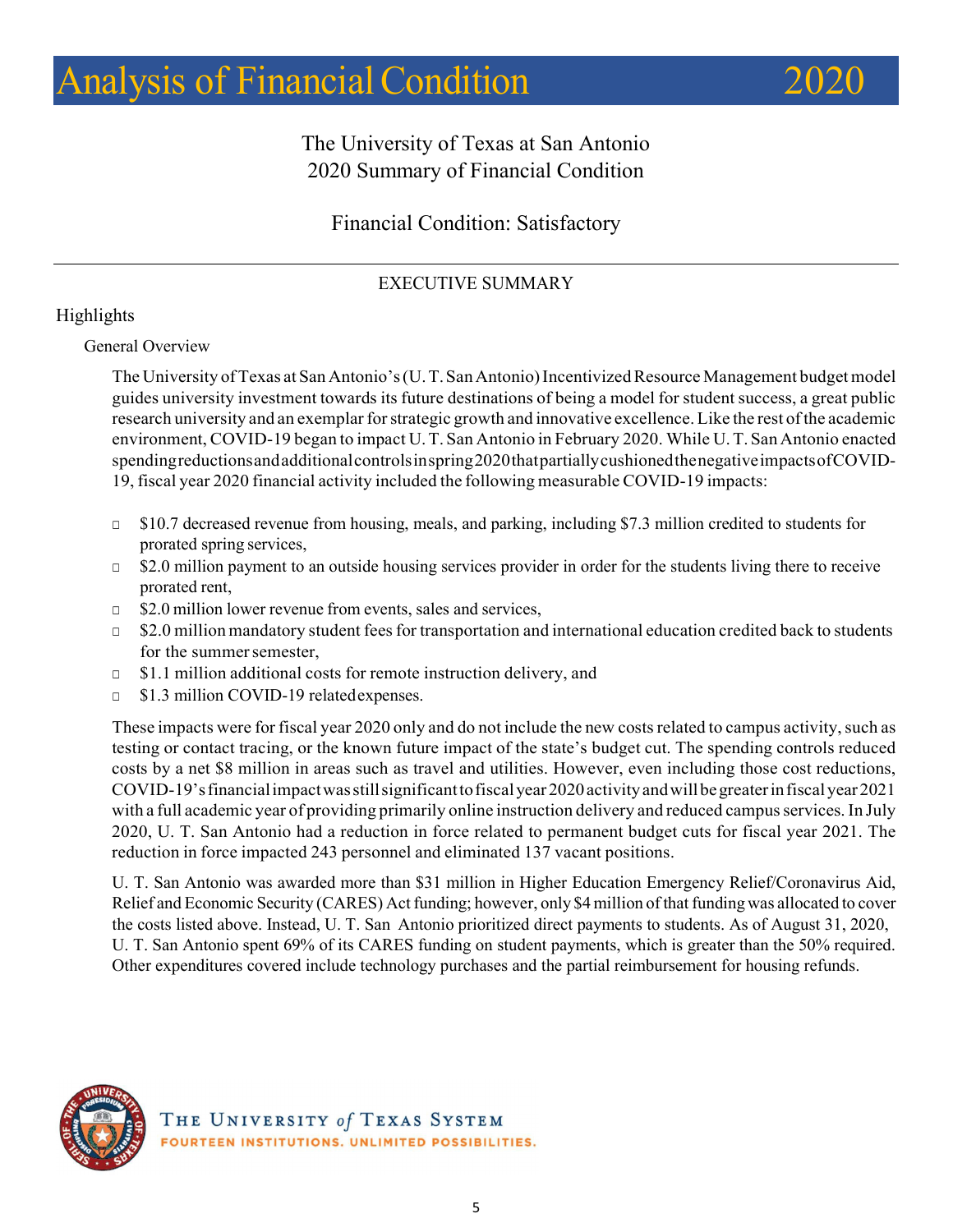#### The University of Texas at San Antonio (continued)

**Observations** 

□ U. T. San Antonio's operating margin loss was primarily attributed to the negative financial effects of COVID-19.

2020

- □ Carefulmonitoring of cash balances, a partialsweep of departmentalreserves and spending reductions helped U. T. San Antonio maintain its 0.8 spendable cash and investments to operating expense ratio and protect against future uncertainties.
- $\Box$  Beginning in fiscal year 2020 all faculty were separately budgeted, and expenses aligned into both the instruction and research functions based upon workload expectations. This change caused a decrease in instruction expense and an increase in research expense. Actual instruction and research activity did not change, but this expense allocation more appropriately reflects how the faculty spends their time.
- $\Box$  U. T. San Antonio's net tuition and fees included \$21.6 million of state exemptions, the largest of which was the Hazlewood program. Ofthat exemption amount, the state reimbursed U.T. San Antonio for \$1.8million.
- □ U. T. San Antonio placed two new buildings in service. The Science and Engineering Building provides 140,000 gross square feet of classrooms, faculty offices, and science and engineering research and instructional laboratories, and is part of U. T. San Antonio's strategic plan for providing state-of-the-art space for Science, Technology, Engineering and Mathematics (STEM) education and research. The Student Success Center consolidates Academic Advising into one centrally located area of the Main Campus with 30,000 grosssquare feet of space.

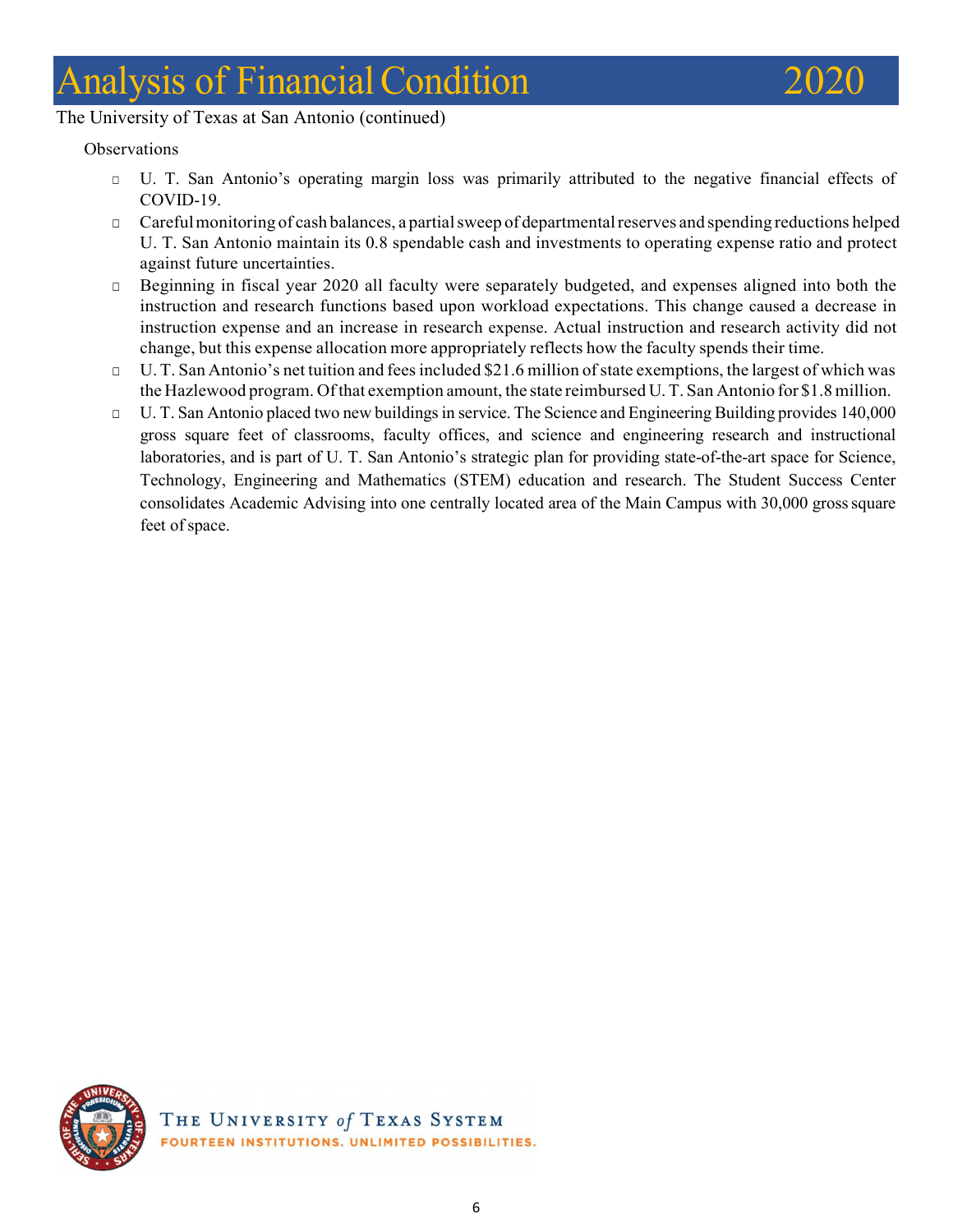

The University of Texas at San Antonio (continued)

# ANALYSIS OVERVIEW



### 1. Overall Scorecard Rating

#### 2. Operating Revenues





THE UNIVERSITY of TEXAS SYSTEM FOURTEEN INSTITUTIONS. UNLIMITED POSSIBILITIES.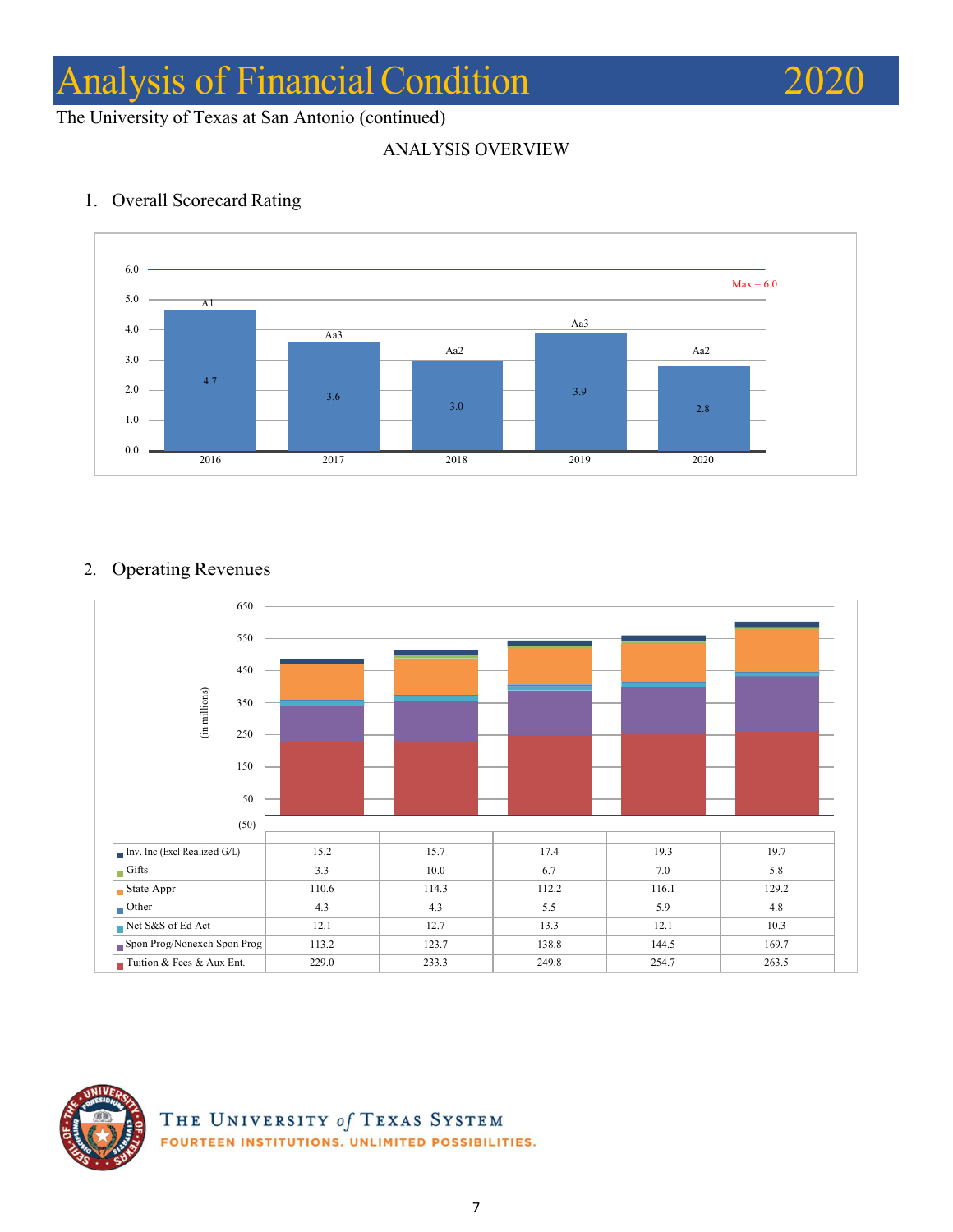# Analysis of Financial Condition



The University of Texas at San Antonio (continued)





#### 4. Spendable Cash & Investments to Operating Expenses



# 5. Spendable Cash & Investments to Total Debt





THE UNIVERSITY of TEXAS SYSTEM FOURTEEN INSTITUTIONS. UNLIMITED POSSIBILITIES.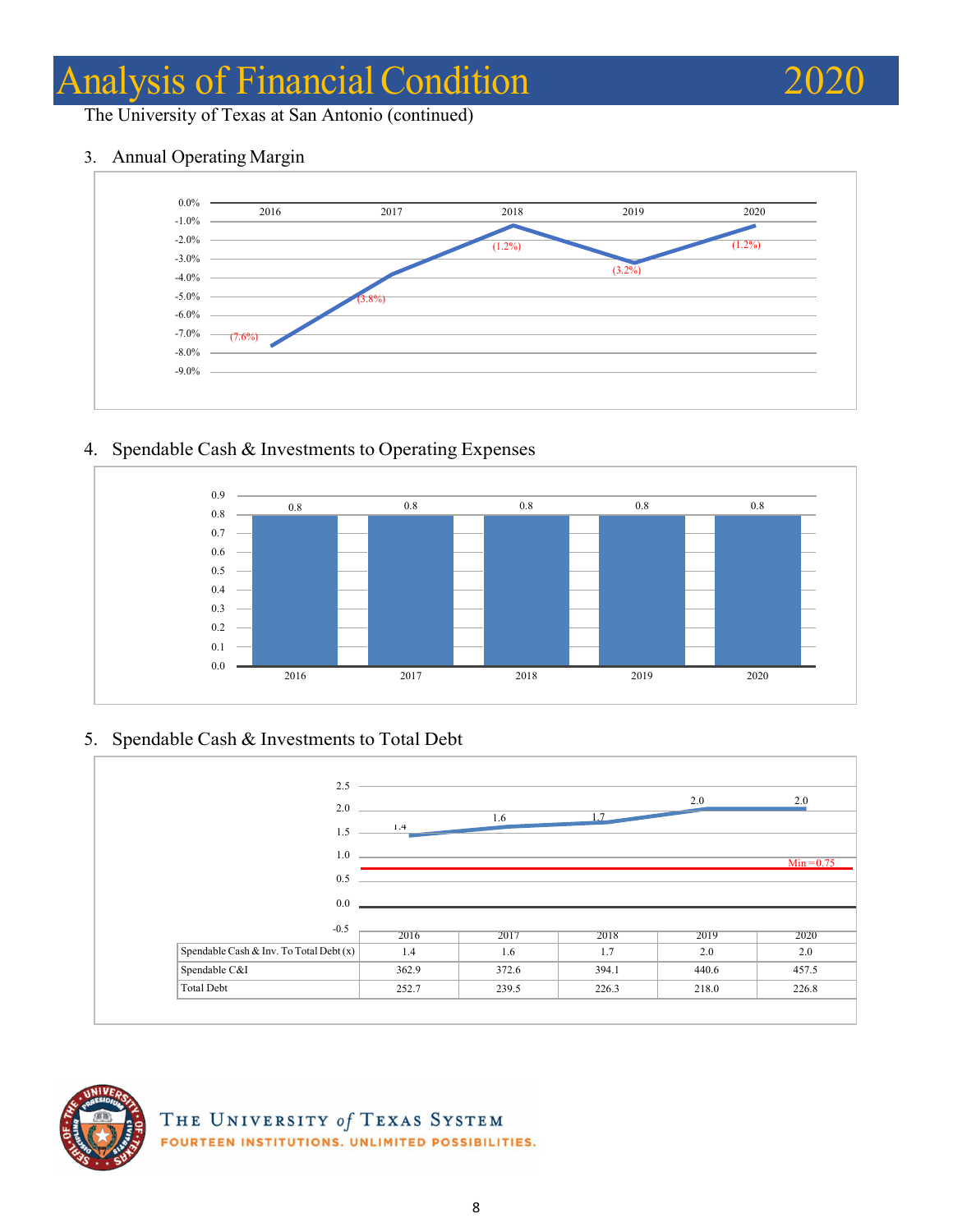#### Appendix A - Definitions of Evaluation Factors

1. Overall Scorecard Rating – The Overall Scorecard Rating has four broad factors for academic institutions and three broad factors for healthcare institutions.<br>
<del>■ Factors</del> for Academic Institutions

|--|

| е поводно тог только противали по      |
|----------------------------------------|
| $\Box$ Market Profile                  |
| $\Box$ Operating Performance           |
| $\Box$ Wealth and Liquidity, and       |
| $\Box$ Leverage                        |
| Latena Cen II.a 141. sens Institutions |

**Electors for Healthcare Institutions** 

□ Market Position

□Operating Performance & Liquidity, and

□Leverage

There are sub-factor calculations under these broad factors and each sub-factor is assigned a weight and a value. After calculating each sub-factor, the results are mapped to a rating category. The sub-factor ratings are then converted to alpha numeric values, which are multiplied by the assigned weights and summed to produce an aggregate weighted score. That aggregate score is then mapped to the appropriate rating. See Appendix B for each institution's calculation. The maximum scorecard rating is 6.0.

- 2. Annual Operating Margin Ratio This ratio indicates whether an institution is operating within its available resources. The interest expense used in this calculation excludes interest expense on tuition revenue bonds (TRBs) and the general revenue supporting interest and principal payments is also excluded.
- OpRev+GR+OpGifts+NonexchSP+InvInc+LTF/RAHC/AUF/ILP/OCPMgmtTrans+NSERBAppr+Hazelwood/NRUF/TCMHCCTrans–OpExp & IntExp OpRev+GR+Op Gifts+NonexchSP+Inv Inc+LTF/RAHC/AUF/ILP/OCP Mgmt Trans+NSERB Approp+ Hazelwood/NRUF/TCMHCCTrans
- 3. Spendable Cash & Investments to Operating Expenses Ratio for Academic Institutions This ratio indicates the extent to which an academic institution can rely on wealth that can be accessed over time or for a specific purpose to operate without earning additional revenue. The interest expense used in this calculation excludes interest expense on (TRBs).

Total Cash and Investments less Nonexpendable Net Position Total Operating Exp. (excluding Scholarships Exp.) + Interest Expense

4. Spendable Cash & Investments to Total Debt Ratio for Academic Institutions – This ratio examines the ability of an academic institution to repay bondholders from wealth that can be accessed over time or for a specific purpose. The total debt used in this calculation excludes TRBs. Debt capacity thresholds are provided by the Office of Finance. The minimum spendable cash and investments to total debt ratio is 0.75 times.

> Total Cash and Investments less Nonexpendable Net Position Debt not on Institution's Books (excluding TRBs) + Capital Lease Liabilities

5. Unrestricted Cash & Investments to Total Debt Ratio for Healthcare Institutions – This ratio examines the ability of a healthcare institution to repay bondholders from unrestricted cash and investments. The total debt used in this calculation excludes TRBs. Debt capacity thresholds are provided by the Office of Finance. The minimum spendable cash and investments to total debt ratio is 1.5 times.

> Total Unrestricted Cash and Investments Debt not on Institution's Books (excluding TRBs) + Capital Lease Liabilities